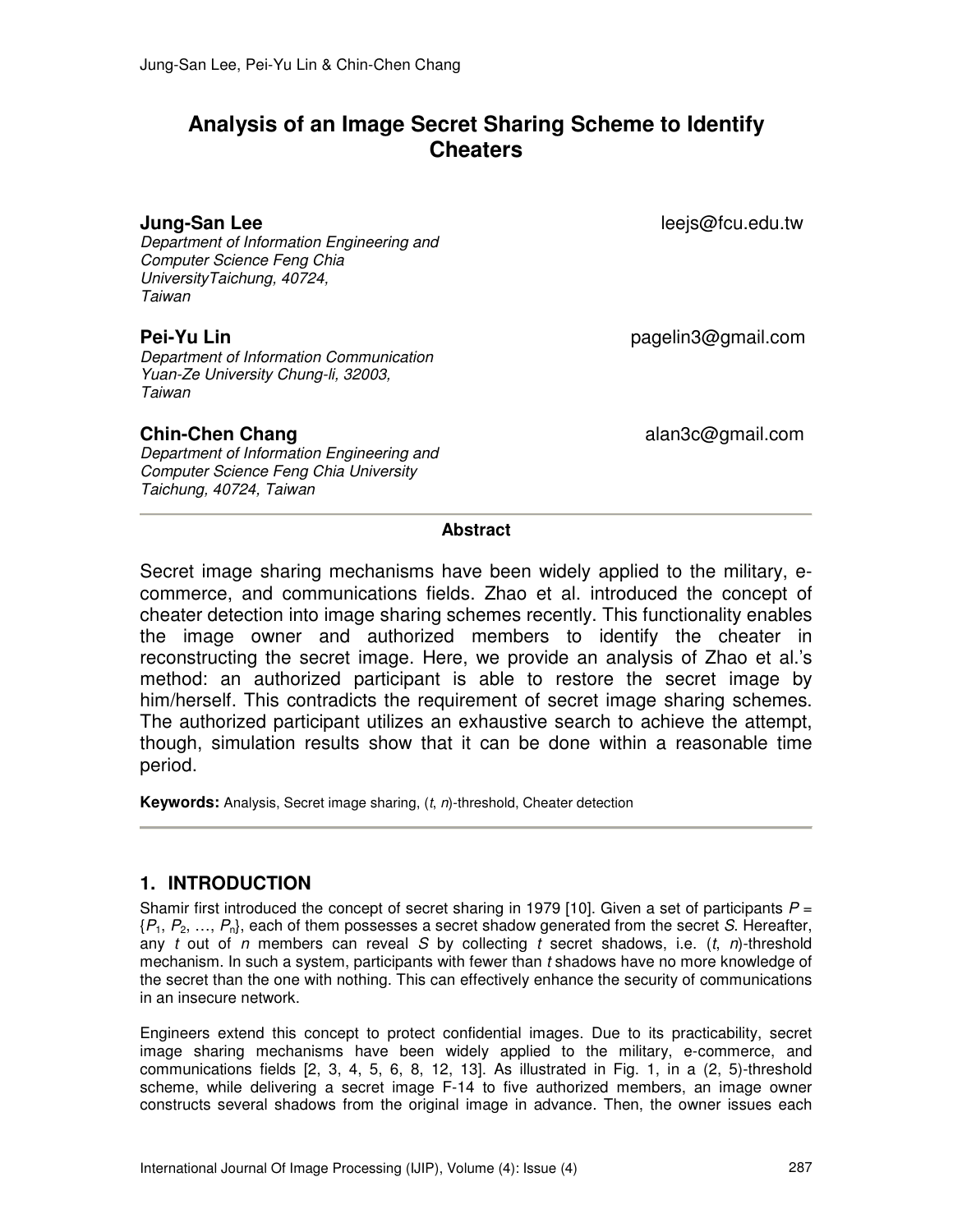member a distinct shadow. No one who possesses fewer than two shadows can learn anything about the secret image. Only when two authorized members provide their shadows can the secret image be restored.



(g) the reconstructed image **FIGURE 1:** Secret image sharing: F-14

Recently, based on Thien and Lin's method, Zhao et al. proposed a novel secret image sharing scheme that introduces the concept of cheater identification [5, 7, 14]. This enables the image owner and authorized members to detect the cheater while reconstructing the secret image. It is claimed in [14] that their  $(t, n)$ - threshold method can confirm the following properties:

- i. Involved participants can detect cheaters no matter who they are;
- ii. At least t authorized participants can cooperate to reveal the secret image;
- iii. Participants can join in recovering different original secret image as long as they possess a secret shadow;
- iv. No secure channel is needed between the image owner and authorized participants;
- v. The size of shadow image is smaller than that of original secret image.

Unfortunately, we find that there exists a design weakness in Zhao et al.'s method: an authorized participant is able to figure out a congruent number of the private key of the image owner using the exhaustive search. Later, the participant can utilize this number to restore secret images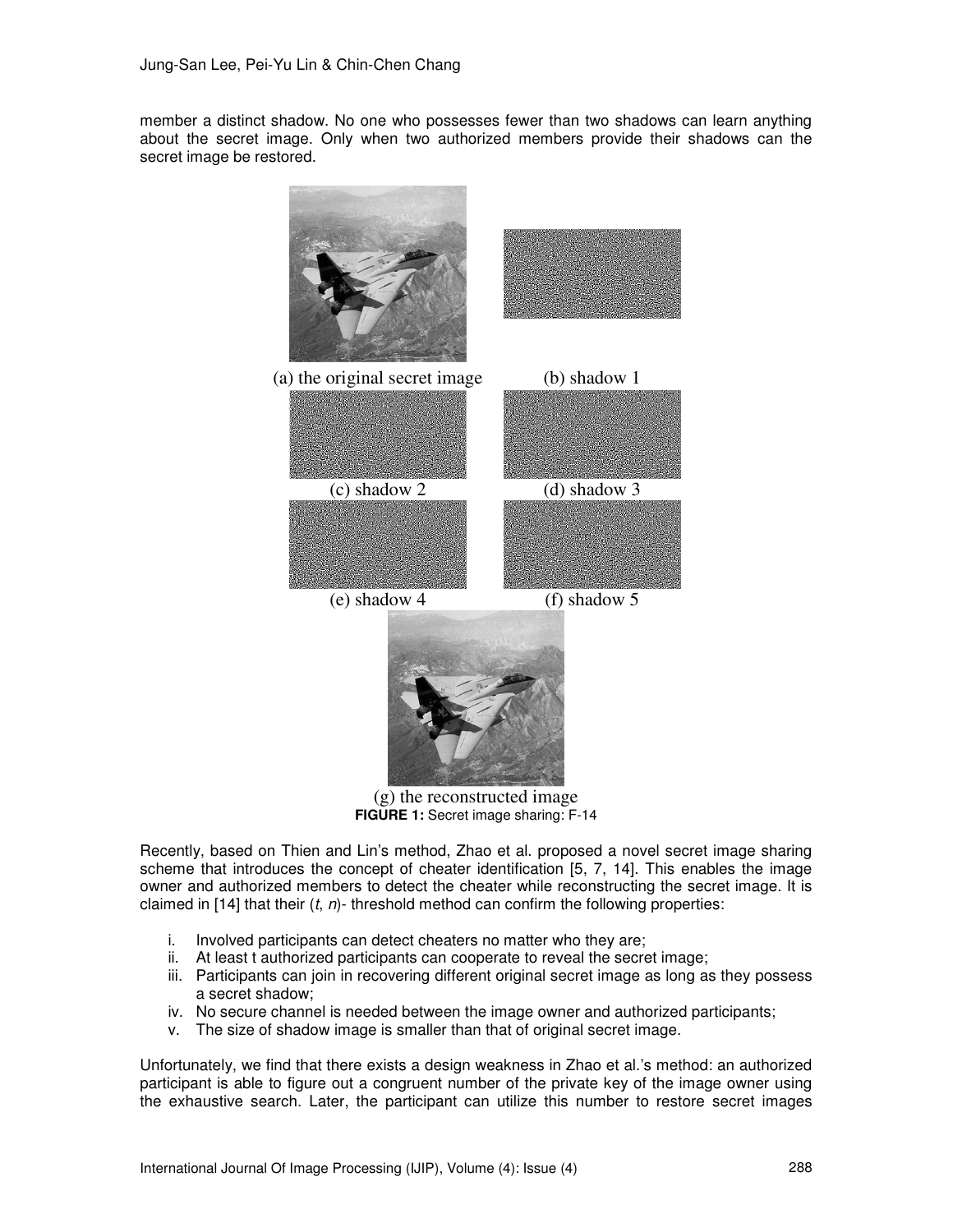simply; this contradicts Property ii. Employing the exhaustive search, though, experimental results show that this can be done within a reasonable time period.

The rest of this article is organized as follows. We briefly introduce Zhao et al.'s mechanism in Section 2. The design weakness of the method is proven in Section 3. We make conclusions in Section4.

### **2. REVIEW OF AN IMAGE SECRET SHARING SCHEME TO IDENTIFY CHEATERS**

Zhao et al.'s method consists of three phases: initialization phase, construction phase, and verification phase. Assume that  $P = \{P_1, P_2, ..., P_n\}$  is the set of participants and any t out of n participants can cooperate to recover the secret image. Details of these phases are described as follows [14].

#### **2.1 Initialization phase:**

To begin with, the gray values of the secrete image from 251 to 255 shall be truncated to 250 since 251 is the greatest prime not larger than 255. The image owner O selects two large primes  $(p, q)$  and computes  $N = p \times q$ . O picks a generator  $g \in [N^{1/2}, N]$  and constructs an RSAbased public and private key pair  $(e_0, d_0)$  satisfying  $e_0 \times d_0 = 1 \mod \varphi(N)$ . O publishes  $(e_0, g, N)$  [9,11].

Each participant  $P_i \in P$  chooses a random number  $s_i$  ranged within [2, N] as its secret shadow. Pi computes  $\alpha_i = g^{s_i} \mod N$  and proves it to O. O shall ensure  $\alpha_i \neq \alpha_j$  for  $P_i \neq P_j$ .

#### **2.2 Construction phase:**

Step 1: O computes  $\alpha_0 = g^{d_0} \mod N$  and  $\beta_i = \alpha_i^{d_0} \mod N$ ,  $i = 1, 2, ..., n$ . O publishes  $\alpha_0$ . Step 2: According to lexicography order, O divides the secret image *I* into several sections. For each section  $k$  containing  $t$  pixels,  $O$  constructs a  $(t-1)$ th-degree polynomial as follows,

$$
f_k(x) = a_0 + a_1 x + \dots + a_{t-1} x^{t-1} \mod 251,\tag{1}
$$

where  $a_0, a_1, ..., a_{t-1}$  are the t pixels of section k.

Step 3: O computes  $y_i = f_k(\beta_i)$ , (2) for  $i = 1, 2, ..., n$ , and publishes  $y_1, y_2, ..., y_n$ .

#### **2.3 Verification phase:**

Step 1:  $P_i$  utilizes its own secret shadow  $s_i$  to generate sub-secret  $\beta_i = \alpha_0^{s_i} \mod N$ .

Step 2: Anyone can verify  $\beta_i$  by checking whether  $\alpha_{i}=\beta_i^{e_0}\bmod N$  holds or not. If it holds,  $\beta_i$  is valid; otherwise,  $P_i$  may be a cheater.

Step 3: By collecting t pairs of  $(\beta_i, y_i)$ 's and the Lagrange interpolating polynomial, the participants can determine a (t-1)th-degree polynomial as follows,

$$
f_k(x) = \sum_{j=1}^t y_j \prod_{i=1, i \neq j}^t \left( \frac{x - \beta_i}{\beta_j - \beta_i} \right) \text{mod } 251
$$
  
=  $a_0 + a_1 x + ... + a_{t-1} x^{t-1} \text{ mod } 251.$ 

Hence, the secret image *I* is restored.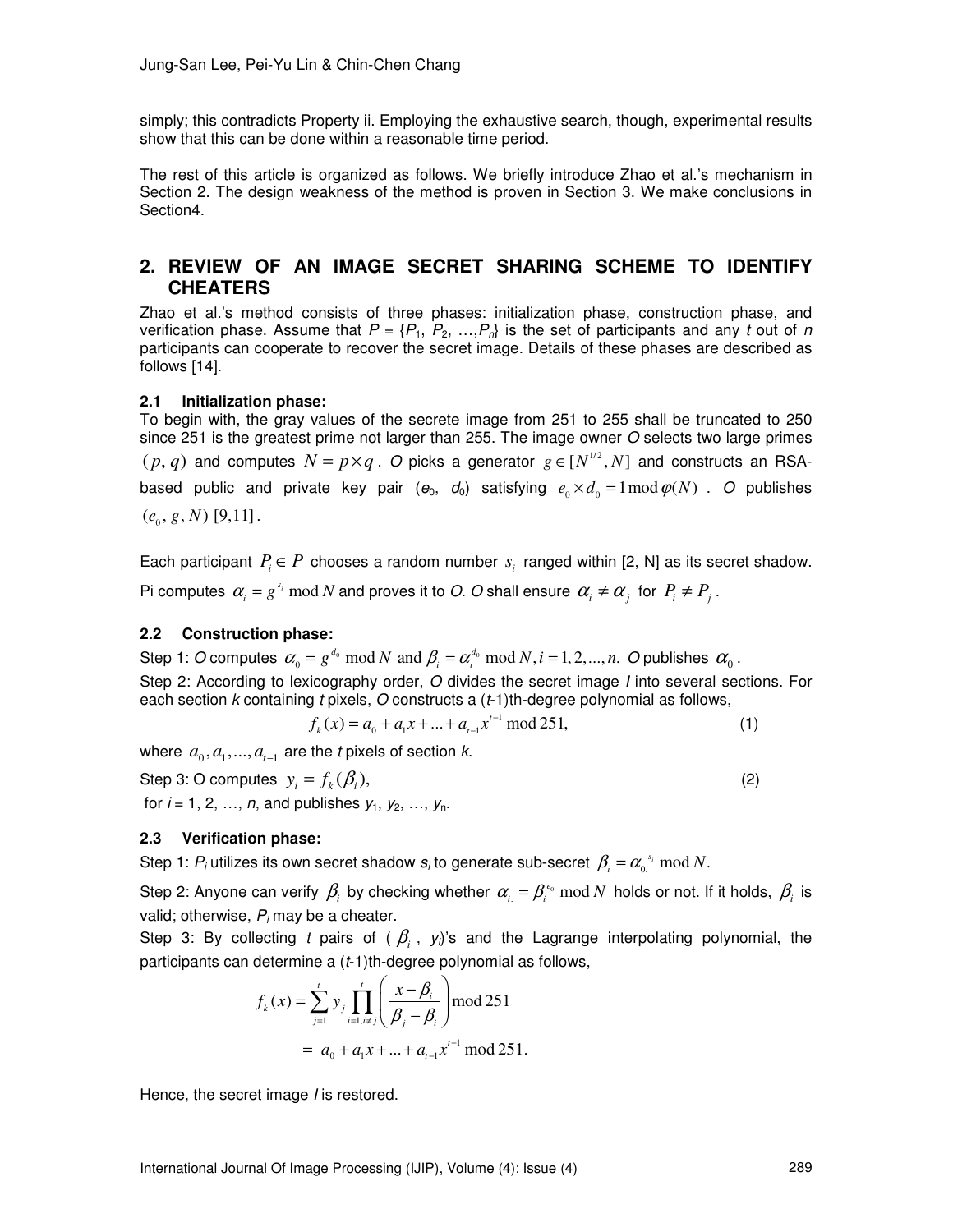#### **3. SECURITY ANALYSIS**

In this section, we demonstrate that Zhao et al.'s  $(t, n)$ -threshold secret image sharing mechanism does not comply with Property ii. We first describe the system scenario. *O* possesses two secret images  $I_1$  and  $I_2$ .  $P_i$  keeps a secret shadow  $s_i$  and publishes  $\alpha_i = g^{s_i} \mod N$  . For  $I_1$ , according to Equation  $(1)$ ,  $O$  has to construct the polynomial

$$
f_{k1}(x) = a_0 + a_1 x + \dots + a_{t-1} x^{t-1} \mod 251,
$$

where  $a_0, a_1, ..., a_{t-1}$  are the t pixels of section k. Furthermore, O must compute  $\beta_i = \alpha_i^{d_0} \text{ mod } N$  and publish  $y_{i1} = f_{k1}(\beta_i)$ , for  $i = 1,2,...,n$ .

By the same manner,  $O$  computes the following polynomial for  $I_2$ :

$$
f_{k2}(x) = b_0 + b_1 x + \dots + b_{t-1} x^{t-1} \text{ mod } 251,
$$

where  $b_0, b_1, ..., b_{t-1}$  are the t pixels of section k. Moreover,  $O$  computes and publishes  $y_{i2} = f_{i2}(\beta_i)$ , for  $i = 1,2,...,n$ , according to Equation (2).

Assume that  $P_i$  has joined in recovering the secret image  $I_1$  and obtained the unique polynomial  $f_{k1}(x) = a_0 + a_1 x + ... + a_{t-1} x^{t-1}$  mod 251. We employ the following proposition to show the design weakness in [14].

Proposition:  $P_i$  can restore the secret image  $I_2$  by itself. Proof: Applying  $\beta_i$  to  $f_{k1}(x)$ ,  $P_i$  yields the following:

$$
y_{i1} = a_0 + a_1(\beta_i \mod 251) + ... + a_{t-1}(\beta_i^{t-1} \mod 251) \mod 251
$$
  
=  $a_0 + a_1(\alpha_0^{s_i} \mod 251) + ... + a_{t-1}((\alpha_0^{s_i})^{t-1} \mod 251) \mod 251$   
=  $a_0 + a_1(\alpha_i^{d_0} \mod 251) + ... + a_{t-1}((\alpha_i^{d_0})^{t-1} \mod 251) \mod 251$ .

According to Fermat's Theorem [11] and the equation  $\alpha_i^{d_0}$  mod 251,  $P_i$  can fabricate  $d_0'$ satisfying

$$
d_0' = d_0 \mod 250.
$$

That is,  $0 \le d_0' \le 249$ . Using the exhaustive search,  $P_i$  can find an  $d_0'$  answering to

$$
\alpha_i^{d'_0} \mod 251 = \beta_i \mod 251
$$
\n
$$
\alpha_i^{2d'_0} \mod 251 = \beta_i^2 \mod 251
$$
\n
$$
\vdots
$$
\n
$$
\alpha_i^{(t-1)d'_0} \mod 251 = \beta_i^{(t-1)} \mod 251
$$
\nFor the section *k* in *I\_2*, *P\_i* collects *y*<sub>12</sub>, *y*<sub>22</sub>, ..., *y*<sub>t2</sub>, and constructs\n
$$
y_{12} = b'_0 + b'_1 (\alpha_i^{d'_0} \mod 251) + ... + b'_{t-1} ((\alpha_i^{d'_0})^{t-1} \mod 251) \mod 251,
$$
\n
$$
y_{22} = b'_0 + b'_1 (\alpha_2^{d'_0} \mod 251) + ... + b'_{t-1} ((\alpha_2^{d'_0})^{t-1} \mod 251) \mod 251,
$$
\n
$$
\vdots
$$
\n
$$
y_{t2} = b'_0 + b'_1 (\alpha_i^{d'_0} \mod 251) + ... + b'_{t-1} ((\alpha_i^{d'_0})^{t-1} \mod 251) \mod 251.
$$
\nSince  $d'_0$ ,  $\alpha_1$ ,  $\alpha_2$ , ..., and  $\alpha_t$  are known to *P\_i*, *P\_i* can obtain the following system of equations.\n
$$
y_{12} = b'_0 + b'_1 \delta_1^2 + ... + b'_{t-1} \delta_1^{t-1} \mod 251,
$$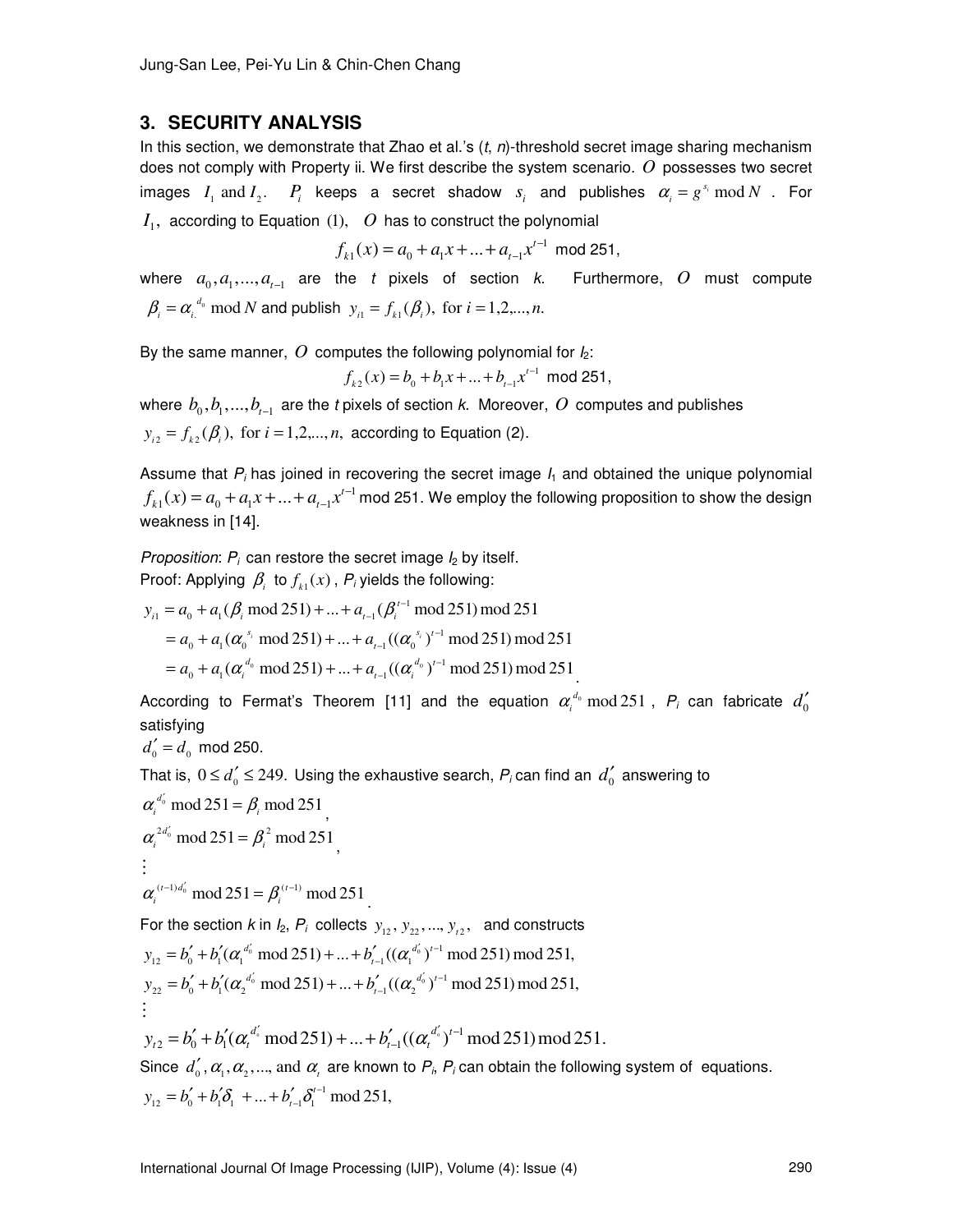$$
y_{22} = b'_0 + b'_1 \delta_2 + \dots + b'_{t-1} \delta_2^{t-1} \mod 251,
$$
  
...

 $y_{t2} = b_0' + b_1' \delta_t + ... + b_{t-1}' \delta_t'^{-1} \mod 251,$  $= b'_0 + b'_1 \delta_1 + \dots + b'_n$ 

where  $\delta_i = \alpha_1^{d'_0} \mod 251$ ,  $\delta_2 = \alpha_2^{d'_0} \mod 251$ , ...,  $\delta_i = \alpha_i^{d'_0} \mod 251$ . Hence,  $P_i$  has the (*t*-1)th degree Vandermonde matrix:

$$
A = \begin{bmatrix} 1 & \delta_1 & \delta_1^2 & \cdots & \delta_1^{t-1} \\ 1 & \delta_2 & \delta_2^2 & \cdots & \delta_2^{t-1} \\ \vdots & \vdots & \vdots & & \vdots \\ 1 & \delta_t & \delta_t^2 & \cdots & \delta_t^{t-1} \end{bmatrix}
$$

As  $\alpha_i \neq \alpha_j$ , it implies  $\delta_i \neq \delta_j$ , for  $i = 1,2,...,n$ , and

$$
\det(A) = \prod_{1 \le i \le j \le t} (\delta_j - \delta_i) \neq 0.
$$

That is, A is a non-singular matrix. Thus,  $P_i$  can obtain a unique solution  $\{b'_0, b'_1, ..., b'_{t-1}\} = \{b_0, b_1, ..., b_{t-1}\}\}$  from the system of equations. Eventually,  $P_i$  is able to restore the pixels of the secret image by itself.

The proposition shows that Zhao et al.'s method violates Property ii. Even though  $P_i$  applies the exhaustive search, this attempt can be completed in 250 tries at most. We conduct experiments in the VC 6.0 language to confirm the feasibility of figuring out  $d_0^{'}$ . Simulators were performed on a PC with Intel L2300 CPU; the RSA algorithm was implemented according to the public OpenSSL library [1]. Since  $g \in [N^{1/2}, N]$ , the input size is set to 1024 bits. The length of module N is set to 256, 512, and 1024 bits, respectively. The running time of 250 tries is illustrated in Table 1. It is clear that  $P_i$  is able to imitate  $d'_0$  within a very short time period under these cases.

|                          | Module length (bit) |          |           |
|--------------------------|---------------------|----------|-----------|
|                          | 256                 | 512      | 1024      |
| Running time<br>(second) | 0.268151            | 0.411303 | 1.0416215 |

**TABLE 1:** Running Time under Different Module Length.

## **4. CONCLUSIONS**

In this article, we have proven that an authorized participant can restore the secret image without the help of others in Zhao et al.'s  $(t, n)$ -threshold. Even if the compromise has been done by the exhaustive search, the simulation shows that it is completed within a rather short time interval.

# **ACKNOWLEDGMENT**

This research is partially supported by the National Science Council, Taiwan, ROC, under contract No. NSC 98-2218-E-035-001-MY3. The authors gratefully acknowledge the anonymous reviewers for their valuable comments.